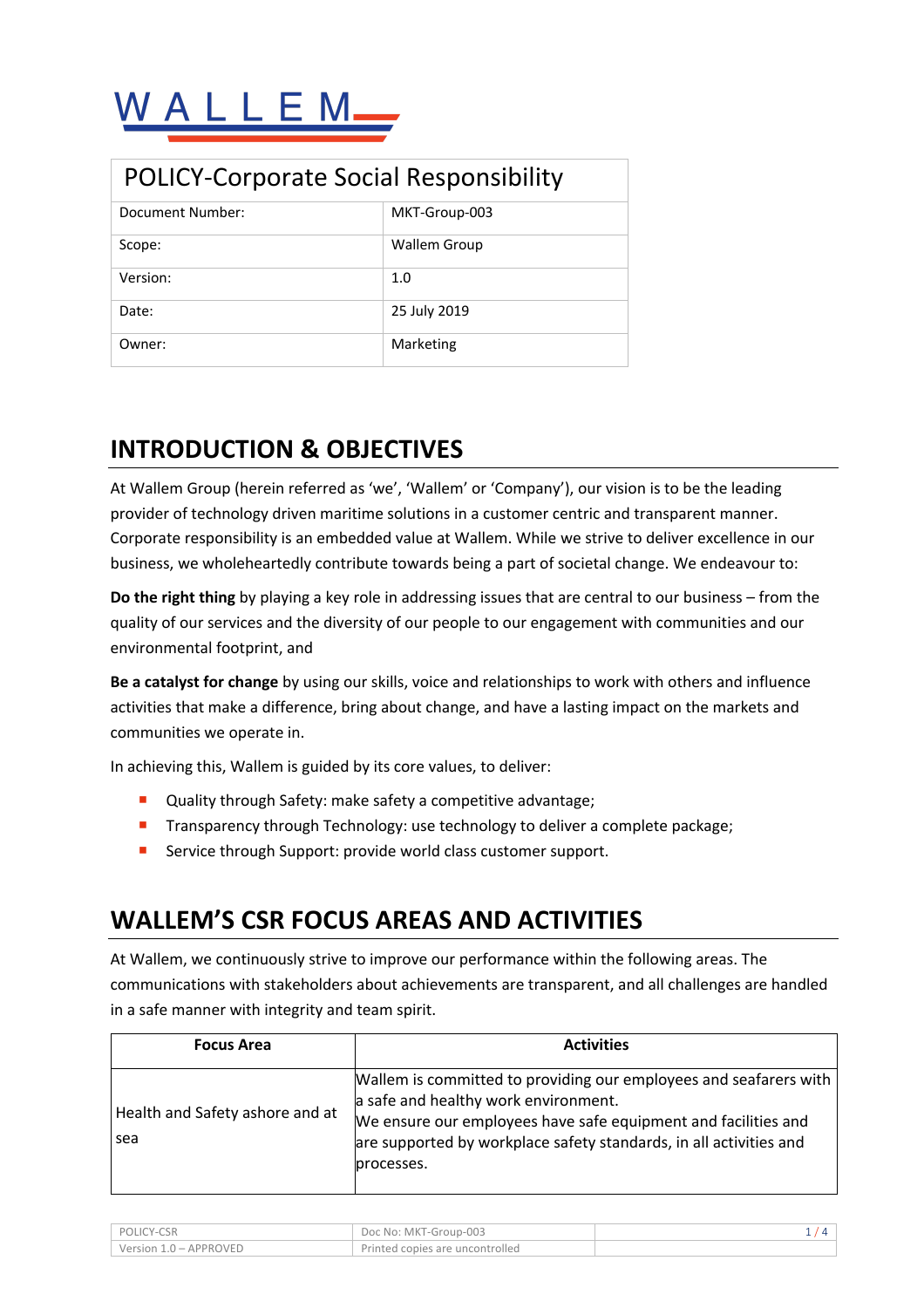

| Commitment to seafarers'<br>welfare                                             | Wallem actively raises global awareness of human rights abuses at<br>sea and advocates for implementing the same human rights laws at<br>sea, as they exist ashore.<br>Wallem supports maritime non-profit organisations which provide<br>financial, emotional and practical support to seafarers around the<br>globe (e.g. Women of Wallem, The Mission to Seafarers, Sailor's<br>Society).<br>Wallem set up a wellness management program Wellness@Sea so<br>that a comprehensive approach is taken to provide proactive<br>programs & support that help build awareness, resilience and<br>wellness in all seafarers, including access to the professional<br>psychological help. |
|---------------------------------------------------------------------------------|--------------------------------------------------------------------------------------------------------------------------------------------------------------------------------------------------------------------------------------------------------------------------------------------------------------------------------------------------------------------------------------------------------------------------------------------------------------------------------------------------------------------------------------------------------------------------------------------------------------------------------------------------------------------------------------|
| Diversity & Inclusion                                                           | Wallem actively promotes diversity and inclusion. Wallem is a<br>diverse global company which recognizes that by bringing together<br>employees with different background, perspectives and<br>experiences, we spark innovation and better decision making,<br>which contribute to our long-term success.                                                                                                                                                                                                                                                                                                                                                                            |
| Commitment to environmental<br>responsibility in all aspects of our<br>business | Wallem always strives to minimise the risk of pollution and waste<br>and works towards a 'zero oil spill to sea' by coordination of efforts<br>lof those ashore and on board the vessels.<br>We are committed to reduce CO2 emissions from ships by<br>implementing relevant policies and best practices on board, regular<br>crew training and supporting the ship owners with implementing<br>right technology on their ships.                                                                                                                                                                                                                                                     |
| Relationships with suppliers and<br>partners                                    | Wallem has clear expectations towards its partners and suppliers in<br>terms of compliance with relevant legislation, environmental,<br>occupational health and safety, quality management, and social<br>performance, and strives to ensure that these expectations are met<br>through conducting evaluation, regular audits and dialogues.                                                                                                                                                                                                                                                                                                                                         |

All programmes are carried out throughout a year with active participation of the responsible functions and programme implementation partners.

## **CSR POLICY GOVERNANCE STRUCTURE AND APPROACH**

#### **Board of Directors**

■ Approves the CSR action plan and budget

#### **Responsible functions:**

■ Formulate and share CSR action plan with budget for the year with the Board of Directors and seek approval. Implement the activities through the relevant functions in the company and / or implementation partners

| POLICY-CSR             | Doc No: MKT-Group-003           |  |
|------------------------|---------------------------------|--|
| Version 1.0 - APPROVED | Printed copies are uncontrolled |  |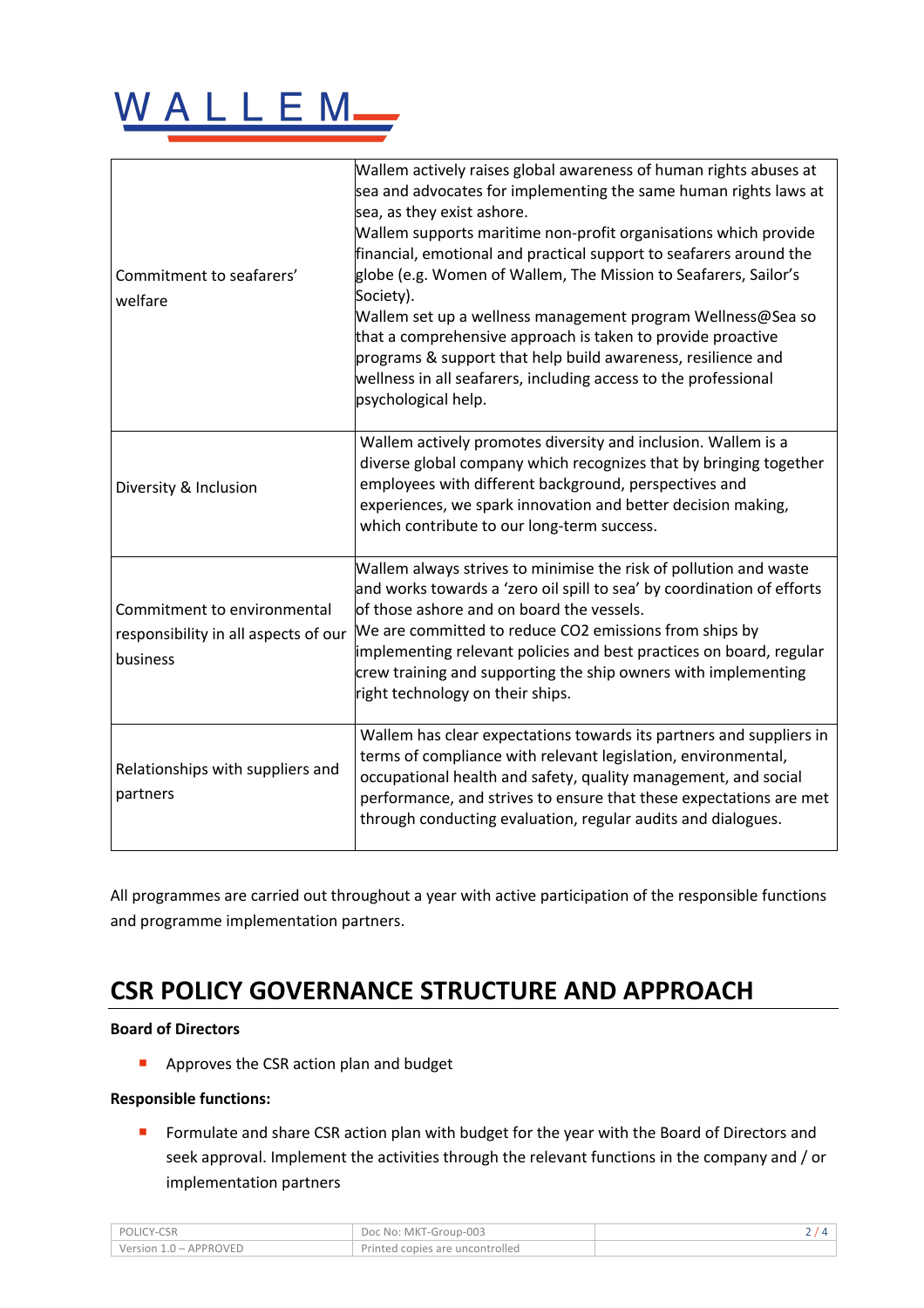

- Spend the allocated amount on CSR activities once approved by the Board of Directors and create transparent monitoring mechanism of CSR activities
- Submit periodic reports to the Board of Directors for the activities undertaken

## **SUPPORTING POLICIES**

To make sure employees understand the company's expectation, we have implemented the following policies which apply to all employees worldwide:

- Code of Conduct
- Anti-bribery policy
- **■** Whistleblowing policy
- Corporate Communications policy

# **PARTICIPATION IN PROGRAMMES AND INDUSTRY ASSOCIATIONS**

Wallem is an active member of the maritime industry organisations:

- American Bureau of Shipping (ABS) Technical Committee
- American Bureau of Shipping (ABS) China Technical Committee
- Baltic Exchange
- BIMCO (Baltic and International Maritime Council)
- Class NK Technical Committee
- DNV GL Technical and Tanker Committee
- German Shipowner Society (VDR)
- Hong Kong Ship Owners' Association
- Institute of Chartered Shipbrokers
- Intercargo (International Association of Dry Cargo Owners)
- InterManager (International trade association of the ship management industry)
- Intertanko (International Association of Independent Tanker Owners)
- Lloyd's Register Technical Committee

| POLICY-CSR             | Doc No: MKT-Group-003           |  |
|------------------------|---------------------------------|--|
| Version 1.0 - APPROVED | Printed copies are uncontrolled |  |